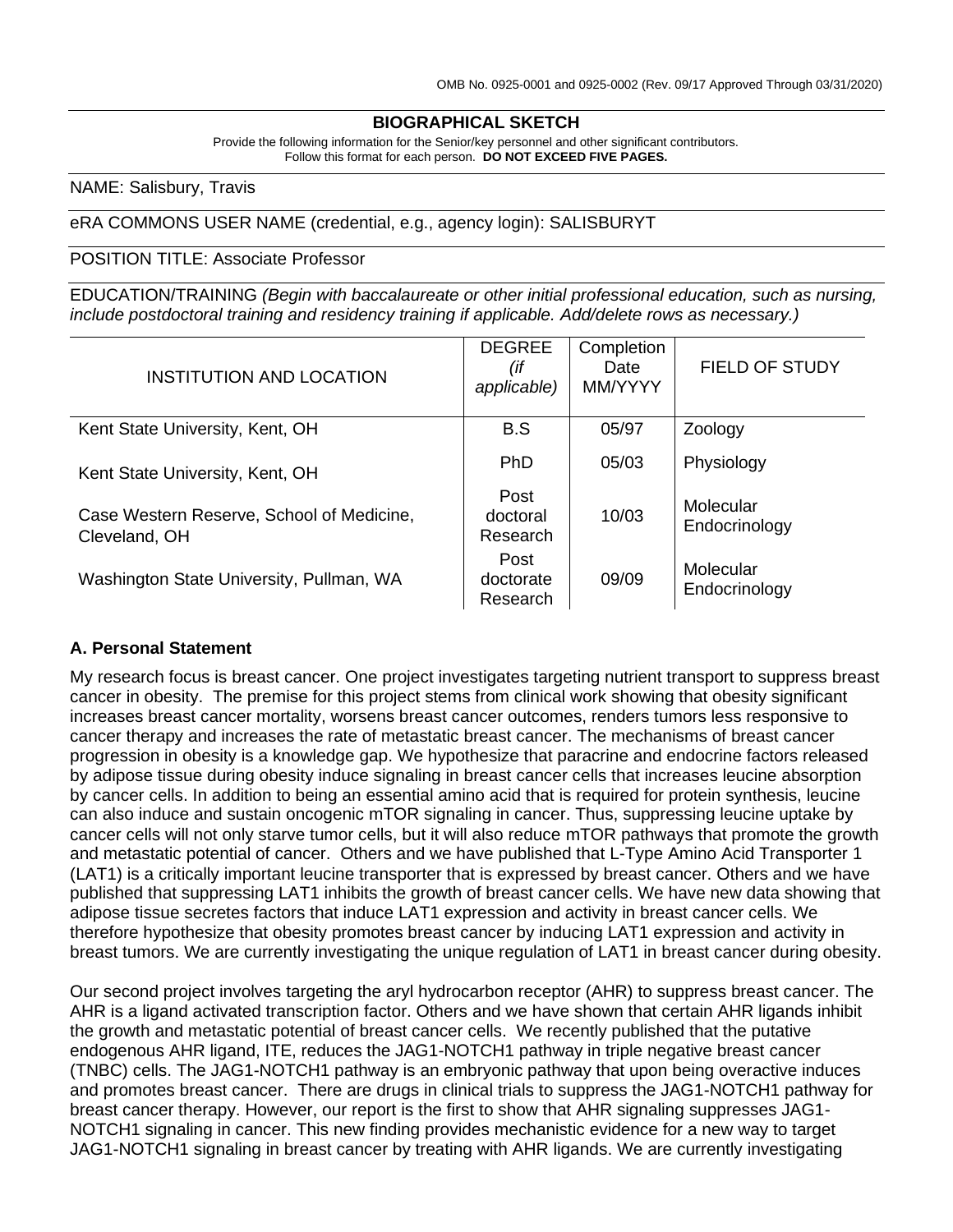mechanisms by which ITE inhibits breast cancer growth by inhibiting cell cycle and the JAG1-NOTCH1 pathway.

# **B. Positions and Honors**

### **Positions and Employment**

| $2003 - 2004$ | Postdoctoral Fellow, Case Western School of Medicine                     |
|---------------|--------------------------------------------------------------------------|
| 2004 - 2009   | Postdoctoral Fellow, Washington State University                         |
| 2009-2015     | Assistant Professor, Marshall University, School of Medicine             |
| 2015-         | Associate Professor with tenure, Marshall University, School of Medicine |

## **C. Contribution to Science**

- 1. My postdoctoral publications directly investigated the mechanism by which the transcriptional coactivator β catenin was required for maximal expression of the LHβ gene, which encodes the β subunit of luteinizing hormone (LH) in response to GnRH signaling. This publication identified that βcatenin increases transcription of the LHβ gene by binding to the transcription factor steroidogenic factor 1 (SF1). We then published that GnRH signaling induces a functional interaction between βcatenin and the TCF/LEF family of transcription factors, and that this was required for the induction of JUN expression and JUN target genes. Collectively, these publications demonstrated that GnRH can signal through β-catenin to regulate the expression of genes that define a functional gonadotrope and are essential for reproduction. Publications by other laboratories have now demonstrated that the regulation of SF-1 or TCF/LEF gene targets by hormones that signaling through G protein coupled receptors (GPCRs) occurs at many gene promoters and in different tissues such as the ovary or testis.
	- a. **Salisbury TB**, Binder AK, Grammer JC, Nilson JH. GnRH-regulated expression of Jun and JUN target genes in gonadotropes requires a functional interaction between TCF/LEF family members and beta-catenin. Mol Endocrinol. 2009 Mar;23(3):402-11. PubMed PMID: [19131506;](http://www.ncbi.nlm.nih.gov/pubmed/19131506/) PubMed Central PMCID: [PMC2654513.](http://www.ncbi.nlm.nih.gov/pmc/articles/PMC2654513/)
	- b. **Salisbury TB**, Binder AK, Nilson JH. Welcoming beta-catenin to the gonadotropin-releasing hormone transcriptional network in gonadotropes. Mol Endocrinol. 2008 Jun;22(6):1295-303. PubMed PMID: [18218726.](http://www.ncbi.nlm.nih.gov/pubmed/18218726/)
	- c. **Salisbury TB**, Binder AK, Grammer JC, Nilson JH. Maximal activity of the luteinizing hormone beta-subunit gene requires beta-catenin. Mol Endocrinol. 2007 Apr;21(4):963-71. PubMed PMID: [17244763.](http://www.ncbi.nlm.nih.gov/pubmed/17244763/)
- 2. My current studies are investigating signal-induced regulation of gene expression in human breast cancer cells. We have focused on adipokines (which refers to paracrine and endocrine factors released by adipocytes), aryl hydrocarbon receptor (AHR) ligands, tumor necrosis factor (TNF) and insulin like growth 2 (IGF2). In this proposal, we show a role for interleukin 6 (IL-6) in mediating the effects of peritumor breast adipose tissue on LAT1 regulation and cell migration and invasiveness in breast cancer cells. We have discovered that the regulation of gene expression and cancer processes (such as proliferation or viability) by each of these diverse signals (adipokines, TCDD, IGF2 and TNF) in breast cancer cells. Our continued work on RNA-seq projects has led to a manuscripts published in Biochemical Pharmacology that show mechanisms of gene regulation in breast cancer. These publications and our proposed experiments are providing evidence to target LAT1 and associated leucine signaling for breast cancer therapy in obesity.
	- a. The putative endogenous AHR ligand ITE reduces JAG1 and associated NOTCH1 signaling in triple negative breast cancer cells. Piwarski SA, Thompson C, Chaudhry AR, Denvir J, Primerano DA, Fan J, **Salisbury TB**. Biochem Pharmacol. 2020 Apr;174. PubMed PMID: 32032581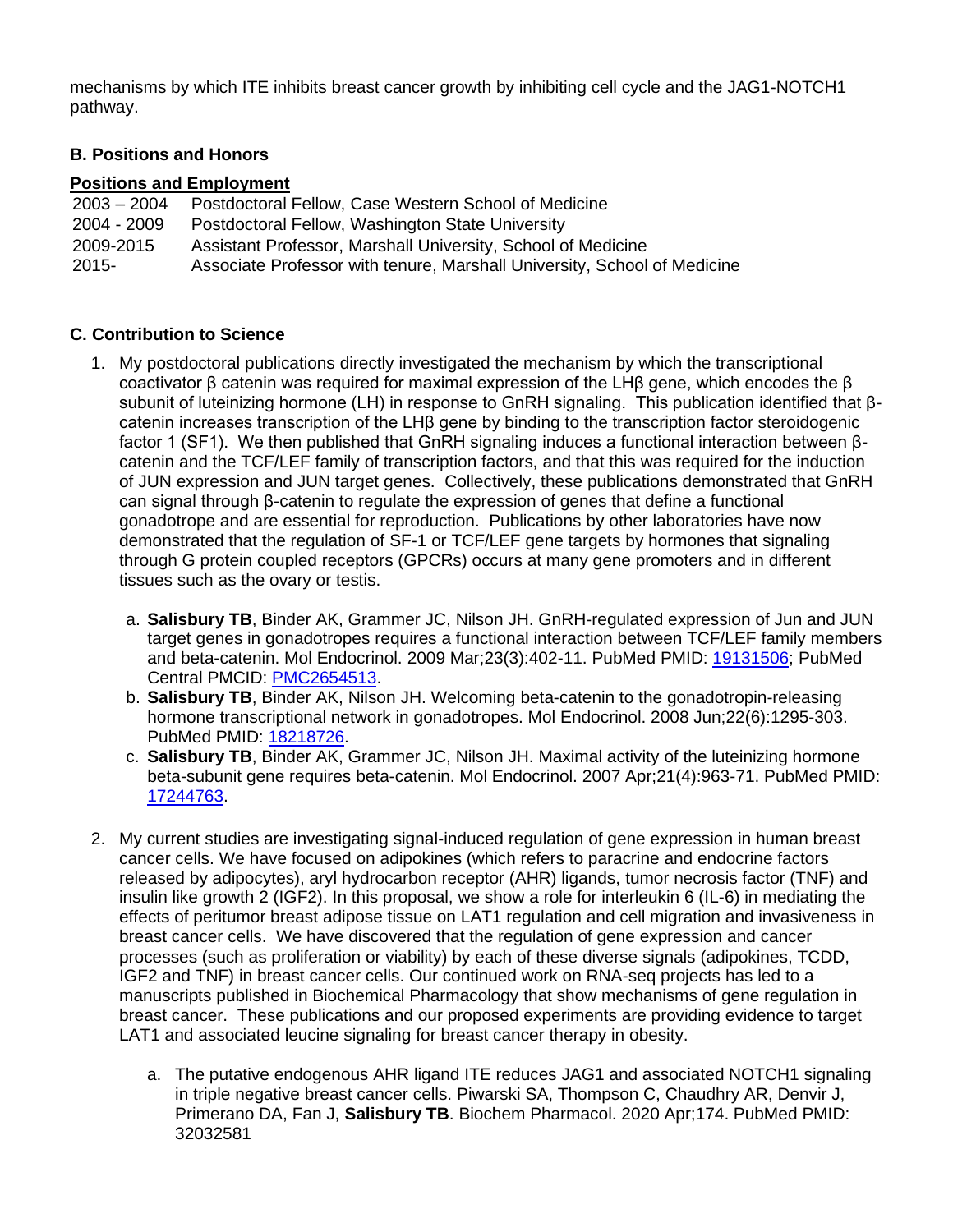- b. Aryl hydrocarbon receptor (AHR) regulation of L-Type Amino Acid Transporter 1 (LAT-1) expression in MCF-7 and MDA-MB-231 breast cancer cells. Tomblin JK, Arthur S, Primerano DA, Chaudhry AR, Fan J, Denvir J, **Salisbury TB**. Biochem Pharmacol. 2016 Apr 15;106:94- 103. PubMed PMID: 26944194 PubMed Central PMCID: PMC4813787
- c. **Salisbury TB**, Tomblin JK. Insulin/Insulin-like growth factors in cancer: new roles for the aryl hydrocarbon receptor, tumor resistance mechanisms, and new blocking strategies. Front Endocrinol (Lausanne). 2015;6:12. PubMed PMID: [25699021;](http://www.ncbi.nlm.nih.gov/pubmed/25699021/) PubMed Central PMCID: [PMC4313785.](http://www.ncbi.nlm.nih.gov/pmc/articles/PMC4313785/)
- d. **Salisbury TB**, Tomblin JK, Primerano DA, Boskovic G, Fan J, Mehmi I, Fletcher J, Santanam N, Hurn E, Morris GZ, Denvir J. Endogenous aryl hydrocarbon receptor promotes basal and inducible expression of tumor necrosis factor target genes in MCF-7 cancer cells. Biochem Pharmacol. 2014 Oct 1;91(3):390-9. PubMed PMID: [24971714;](http://www.ncbi.nlm.nih.gov/pubmed/24971714/) PubMed Central PMCID: [PMC4157967.](http://www.ncbi.nlm.nih.gov/pmc/articles/PMC4157967/)
- e. Tomblin JK, **Salisbury TB**. Insulin like growth factor 2 regulation of aryl hydrocarbon receptor in MCF-7 breast cancer cells. Biochem Biophys Res Commun. 2014 Jan 17;443(3):1092-6. PubMed PMID: [24380854;](http://www.ncbi.nlm.nih.gov/pubmed/24380854/) PubMed Central PMCID: [PMC3932621.](http://www.ncbi.nlm.nih.gov/pmc/articles/PMC3932621/)
- f. **Salisbury TB**, Morris GZ, Tomblin JK, Chaudhry AR, Cook CR, Santanam N. Aryl hydrocarbon receptor ligands inhibit igf-2 and adipokine stimulated breast cancer cell proliferation. ISRN Endocrinol. 2013;2013:104850. PubMed PMID: [24171117;](http://www.ncbi.nlm.nih.gov/pubmed/24171117/) PubMed Central PMCID: [PMC3793317.](http://www.ncbi.nlm.nih.gov/pmc/articles/PMC3793317/)
- g. **Salisbury TB,** Arthur S. The Regulation and Function of the L-Type Amino Acid Transporter 1 (LAT1) in Cancer. Int J Mol Sci. 2018 Aug 12;19(8). PMID: 30103560 PMCID: PMC6121554

## **Complete list of Published Work in MyBibliography:**

<https://www.ncbi.nlm.nih.gov/pubmed/?term=salisbury+tb>

# **D. Additional Information: Research Support and/or Scholastic Performance**

### **Ongoing Research Support:**

1P20GM121299-01A1 Center of Biomedical Research Excellence (COBRE) Appalachian Center for Cellular transport in Obesity Related Disorders (ACCORD) Sundaram (PI) Feb. 2018- Feb. 2021 Title: Inhibition of Leucine- Stimulated Induction of mTOR1 to Suppress Breast Cancer in Obesity. Role: Junior Investigator (PI of project 1 - 50% effort)

### **Completed Research Support**

WV-INBRE Next Generation Sequencing pilot grant, Marshall University 2016-2017 The goal of this projected is to define adipocyte regulated genes in human breast cancer cells that are also aryl hydrocarbon receptor gene targets. Salisbury (PI)

Marshall University School of Medicine Pilot Award, Marshall University 2014-2015 The goal of this pilot award was to investigate whether adipocyte-secreted factors promote breast cancer by increasing the regulation and function of amino acid transporters Salisbury (PI)

Research Starter Grant from the Pharmaceutical Manufacturers Association of America 2012-2013 The goal of this project was to investigate the role of the aryl hydrocarbon receptor in breast cancer cells stimulated by the adipocyte-derived secretome.